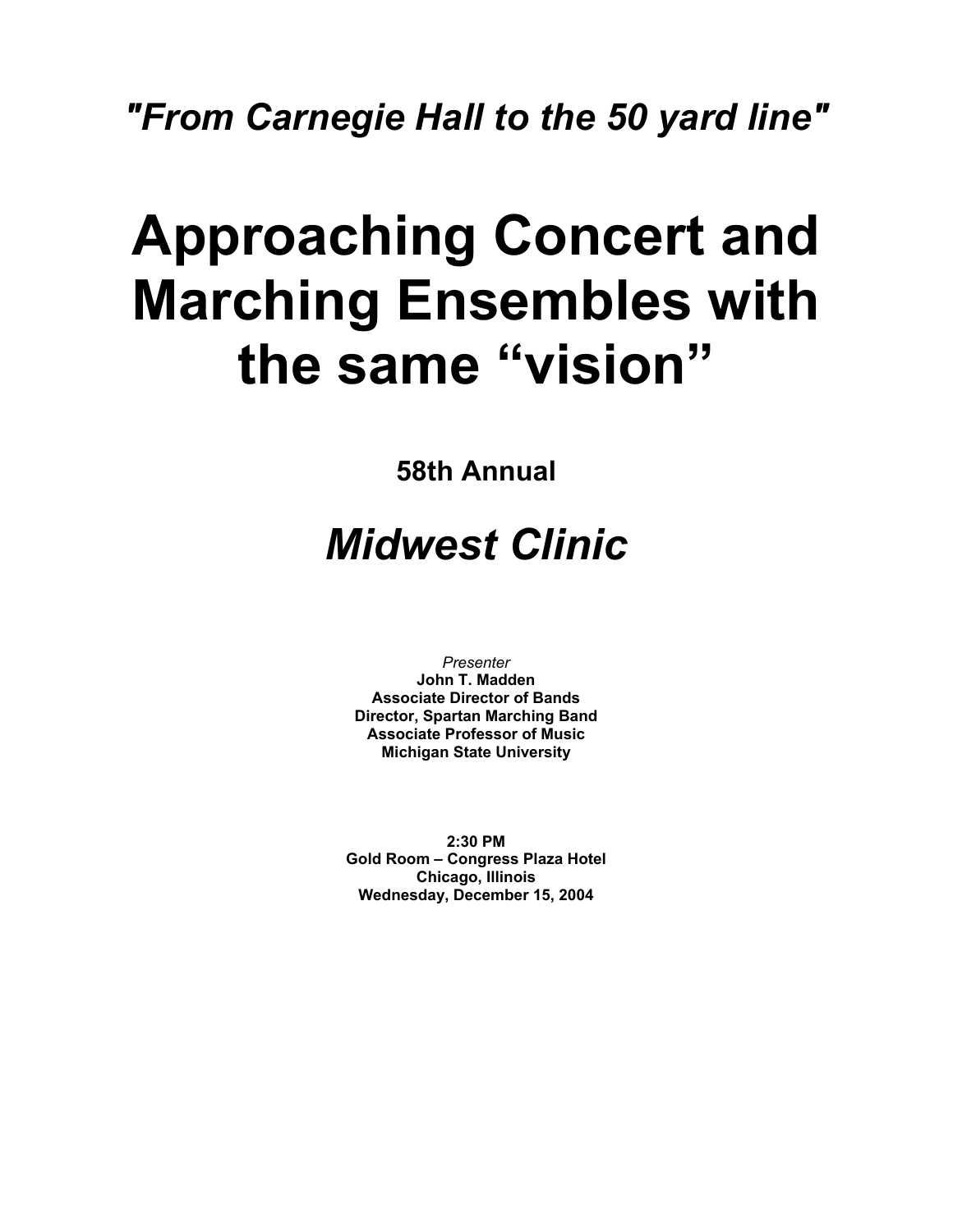## **1. Creating Expectations for Your Ensembles Having High Standards**

*Expectations for ensembles are typically communicated at the beginning of the school year or at the beginning of a new semester or concert preparation. What about creating expectations at the beginning of each rehearsal, in every measure, on every beat? Are you secure with your expectations for your ensembles?* 

#### **My Expectations for Any Ensemble:**

- That our time together as an ensemble is "special."
- That the sounds we make are "beautiful."
- That rehearsal time is for "**ensemble development**," not for practicing parts.
- That individuals learn to prepare "**independently**" away from the rehearsal (homework).
- That we are a community and "team-oriented," in an atmosphere built upon respect and friendliness.
- That we are "goal oriented" in terms of musical achievement and performance.
- That we are committed to the highest music/visual/technical standards of our activity.
- That we prioritize becoming more "musically rich" away from the band.

*"Your expectations will evolve, change, and flourish. This is healthy.* 

*Suggestion for the future: create an assignment for your students asking them to write down their expectations for "our ensemble." You might be surprised!"*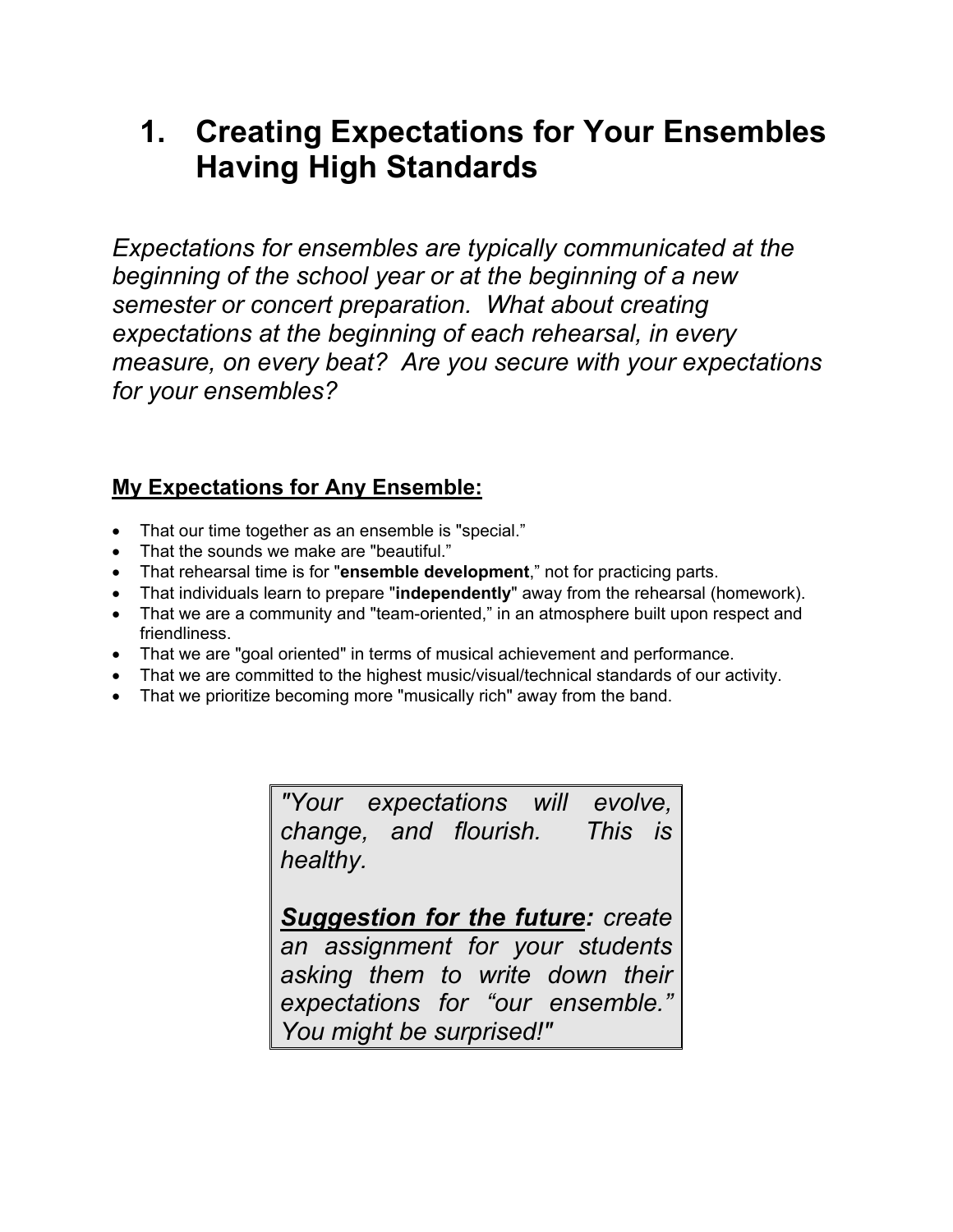## **2. Rehearsal Atmosphere**

*What atmosphere exists as your students enter the rehearsal room or onto the practice field?* 

#### **Band Room/Practice Field Set-up, environment:**

- Carefully thought out concert band seating diagrams to ensure good listening, watching, consuming.
- A standardized "formation" to begin every outdoor marching rehearsal.
- A prescribed amount of time to enter the room, retrieve an instrument, warm-up, and get focused to rehearse.
- A prescribed amount of time to exit the room (if starting inside), get to the practice field, assemble rehearsal materials, warm-up, and get focused to rehearse.

## **3. The First Minutes of Teaching/Rehearsing**

*The first impression you create, your first words, your first agenda of any rehearsal, set a critically important tone for the success of that entire rehearsal!* 

#### **The "Start of Concert Rehearsal" Routine**

- The assignment of responsibilities
- **They** focus, **You** Greet, **We** Warm-up (sensitize), **They** Tune.

#### **The "Start of Marching Rehearsal" Routine**

- Ensemble is "whistled to" or "called" to report to a "position of focus" (attention, parade rest, etc), in a set formation (attendance block, warm-up arcs, marching block/fronts), to create focus and readiness.
- Start-up ritual (play the Fight Song, etc).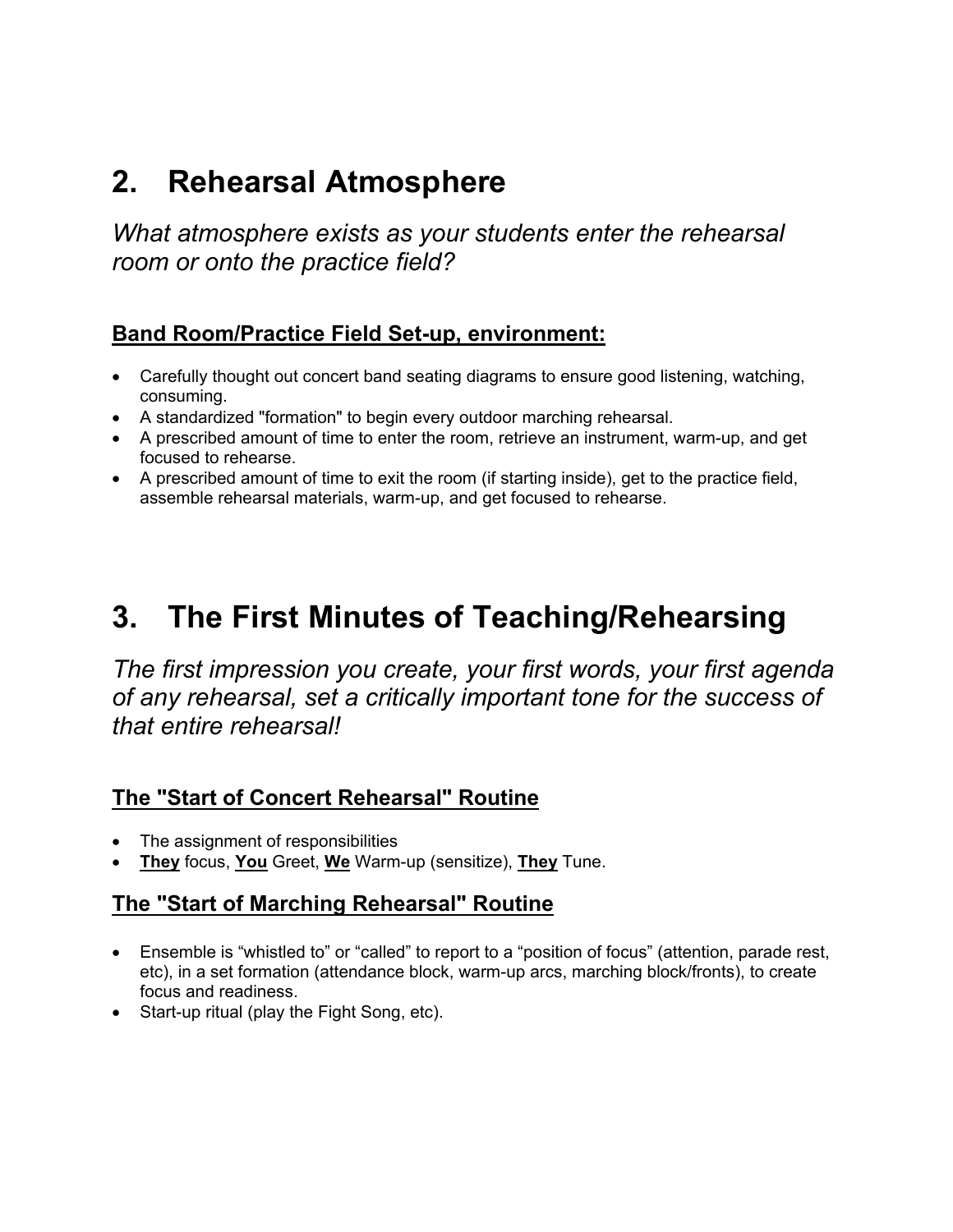## **4. The Warm-up**

*I prefer the label of "Sensitizing Session" or "Technique Building Session". This is where we do most of our fundamental and pedagogical teaching away from the repertoire.* 

#### **The "Concert Band" warm-up:**

- Logical warm-up fundamentals, to include: long tones, scales, chorales, ear training, tone development, blend and balance training, flexibility (brass), tongue and finger technique, articulation and attack fundamentals, release quality and fundamental training, intonation training, rhythm building/learning, stick and mallet technique, percussion sound quality.
- Involve elements from the score/repertoire (rhythm, key centers, etc)
- Conductor sensitivity training.

#### **The "Marching Band" warm-up:**

- Same fundamentals as above, *with some additional challenges*:
- Involve elements from the score/repertoire (rhythm, key centers, etc), *in addition to* challenges that occur as a result of the visual (awkward foot timing, step size, posture, horn moves, etc)

#### *The Challenges:*

- The weather (wind-chill factor).
- Acoustics. There are none.
- Brass/Woodwinds vs. Percussion Battery vs. Pit Percussion vs. Guard/Auxiliaries. These four sub sections need separate spaces and require specialized depth in teaching the correct fundamentals of each area. Specialized staff and instructors greatly enhance here.
- Concert setting "conductor sensitivity training" falls short on the field. Non-verbal teaching gets put on the "back burner". **HAZARD?** Avoid bringing this syndrome inside.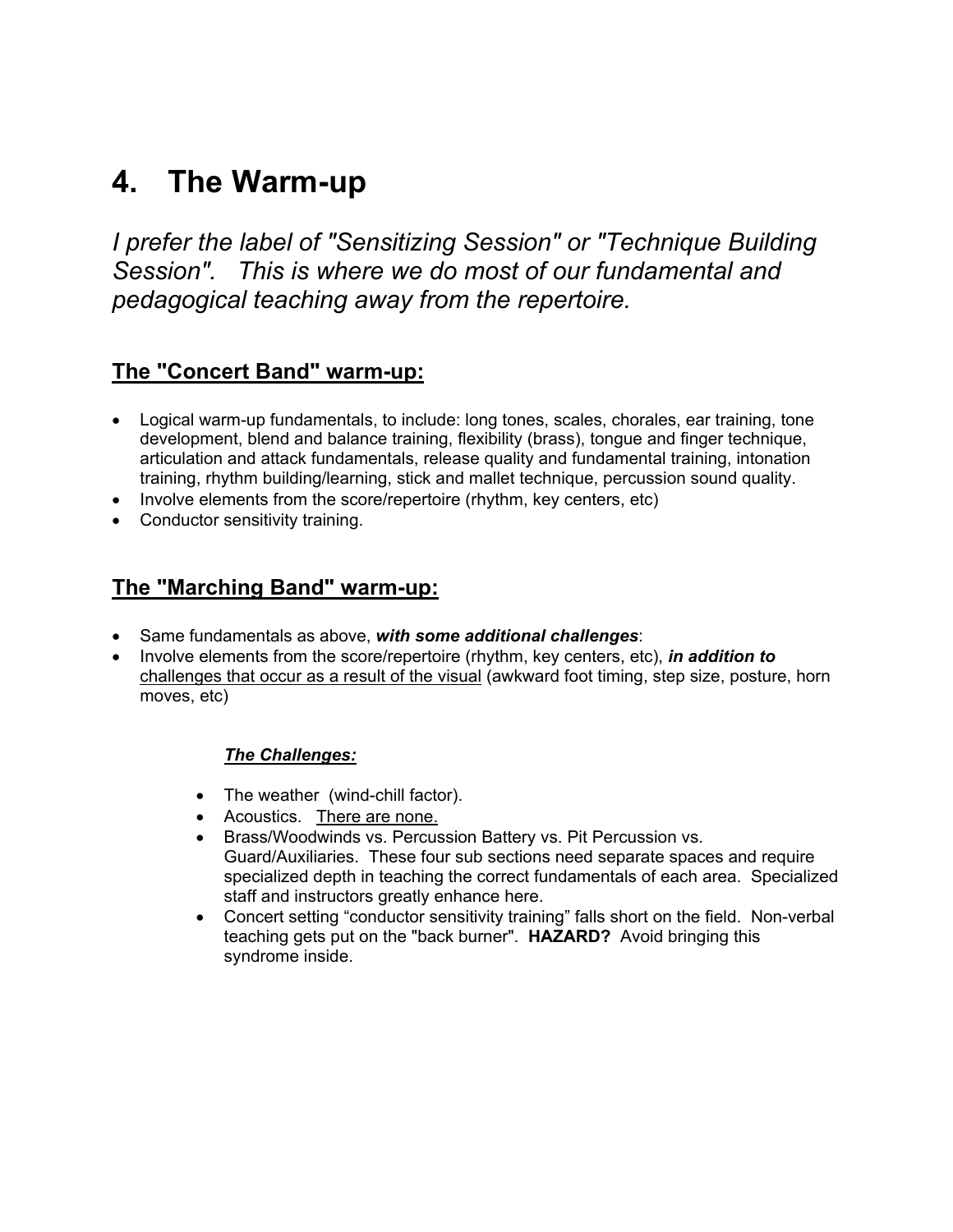## **5. Executing the Musical Agenda of the Rehearsal. How do you rehearse?**

*The repertoire is the content area. The substantive teaching begins now. What tools should we bring to work?* 

#### **How to Rehearse:**

- Rehearsal items are determined by the challenges, issues, and substantive qualities found in the repertoire (concert or marching music) or drill design.
- Extract them similarly to that of a Doctor solving a medical problem:

*Observe (to perceive, notice, see), Diagnose (to distinguish or identify), Prescribe (to order or recommend a remedy or treatment).* 

- After having done that, approach the band specifically, "targeting" the issue:
- **Goal Set** (get them psyched to fix the target issue), **LISTEN** (to how they do what you asked them to do), **Create Feedback** (validate, congratulate, constructively criticize, TEACH).
- Please don't say too much! Targeted language speeds up the pace of the rehearsal. "They want to play, not listen to us."
- Isolation and Pacing. (Don't go back 32 counts in the drill if you only need to rehearse counts 31 and 32 of the move – go back to count 29, and isolate the 4 counts that are critical – *otherwise known as the SEAM*).

#### **Starting and Stopping Sound:**

- Concert Band Start sound primarily non-verbally, with occasional verbal reinforcement (counting off). Stop sound non-verbally.
- Marching Band You MUST be verbal, usually associated with a PA system. *Train the tapper, and train the ensemble to respond to the tapper!* Train the band to stop on the drum majors whistle, your whistle, (Madden's whistle!). Choose one or invent one, but train them to stop quickly!

#### **The Rehearsal Toolbox? What Tools do you Bring to Work?**

- 1. Musicianship
- 2. Your personality and necessary adjustments
- 3. Baton Technique (& baton please)
- 4. Preparation and personal study<br>5. Interpretative Skills
- 5. Interpretative Skills
- 6. Ears
- 7. Eyes
- 8. Tuner/Metronome
- *9.* Language efficiency *(including musical terms)*
- 10. Gesture efficiency
- 11. The isolator
- 12. Pace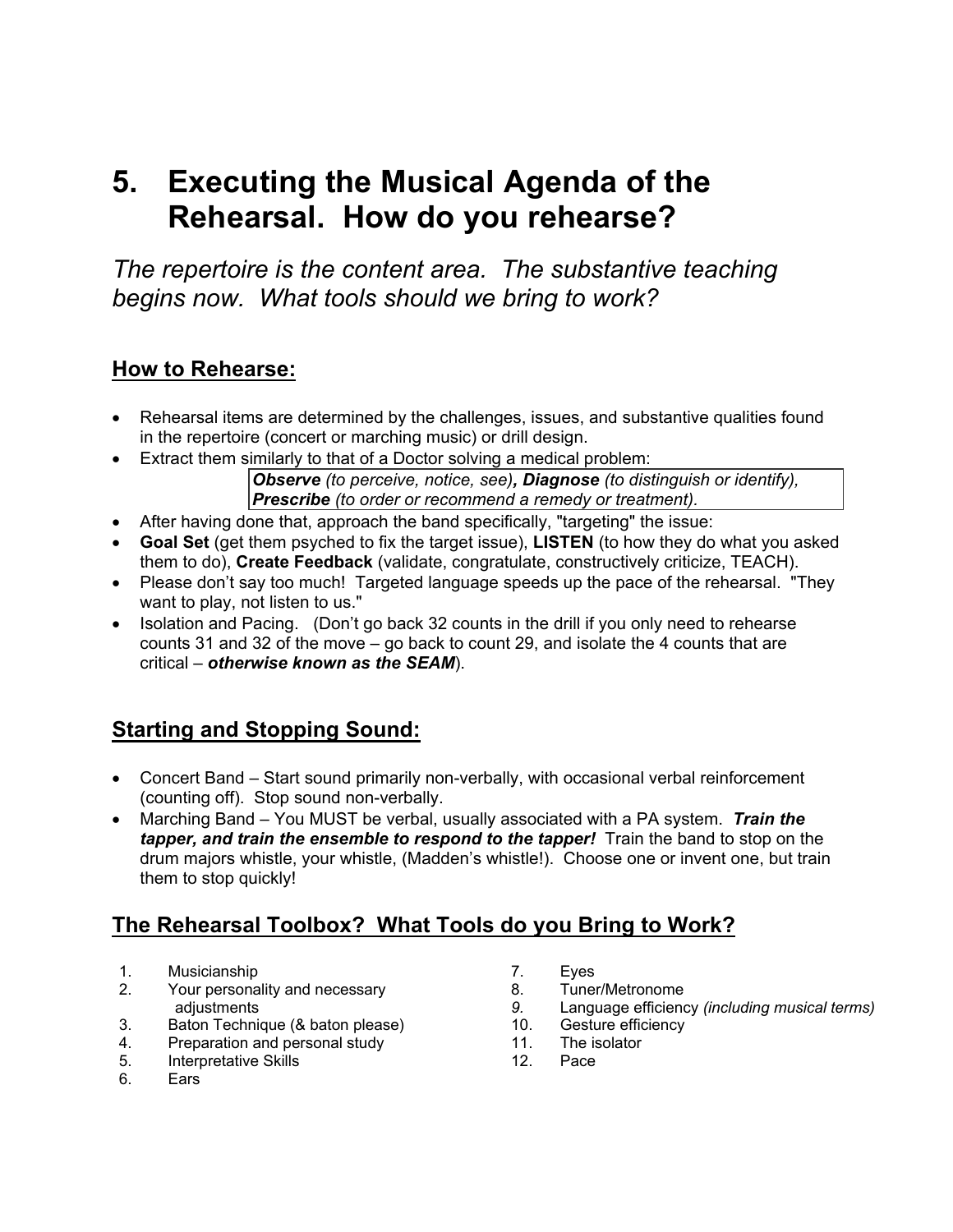### **6. How to "listen" in the Concert Band vs. the Marching Band**

*Acoustics (or the lack of) create the most awkward set of problems and liabilities for students in the outdoor setting of the marching band.* 

#### **Listening Skills in the Concert Band:**

- Conductors encourage students to possess "beautiful" and "characteristic" tones.
- Conductors come to the podium with an "Internal Aural Image" of their ensemble before the sound begins to happen.
- Students participate in blending and balancing exercises.
- *The Five Rules of Listening*:
	- 1. Make a beautiful sound
	- 2. Blend, match and balance with the players to your right and left
	- 3. Blend, match and balance with your section
	- 4. Blend, match and balance with your choir (brass/woodwind/percussion)
	- 5. Blend, match and balance with the ensemble, the Band, the Wind Ensemble, etc
- Conductors reinforce these rules in a physical atmosphere that includes acoustics.

#### **Listening Skills in the Marching Band:**

- Conductors encourage students to possess "beautiful" and "characteristic" tones.
- Conductors come to the podium with an "Internal Aural Image" of their ensemble before the sound begins to happen.
- Students participate in blending and balancing exercises
- Listening rules change when acoustics don't exist and drill design stretches the "size of the stage."
- The "Rhythm Section Idea" replaces the "Conductor Sensitivity" way of life. Students listen to the drumline. Feet must stay "in time" and be "with the drumline." We teach the ensemble elements of "timing" directly through the proficiency and pulse provided by the drumline. Pit ensembles must "listen back". Drum Majors reflect "time" as reinforced by the drumline. In short, in order to have a good marching ensemble, you must have a solid drumline!
- The five rules of listening are replaced outdoors with the five rules of **ZONING**.
	- 1. Make a beautiful sound.
	- 2. Blend, match and balance with the players directly surrounding you (4 sides).
	- 3. Blend, match and balance with players within "Ten Yards" of your charted position.
	- 4. Blend, match and balance with the ZONE you are staged with.
	- 5. Be able to hear the drumline pulse.

*The title of this session was inspired by a visit that Dr. William D. Revelli made to Michigan State University in April of 1994. Dr. Revelli spoke to my undergraduate conducting class and other music education majors at MSU. It was a special and memorable day. One of the students asked of his days with the Michigan Marching Band, and what "ensemble development" concepts he taught with in the marching band environment. He replied with a definite expression of conviction on his face:* 

**"I don't care if you're in Carnegie Hall or on the 50 yard line, a C is a C, and in tune is in tune!"**